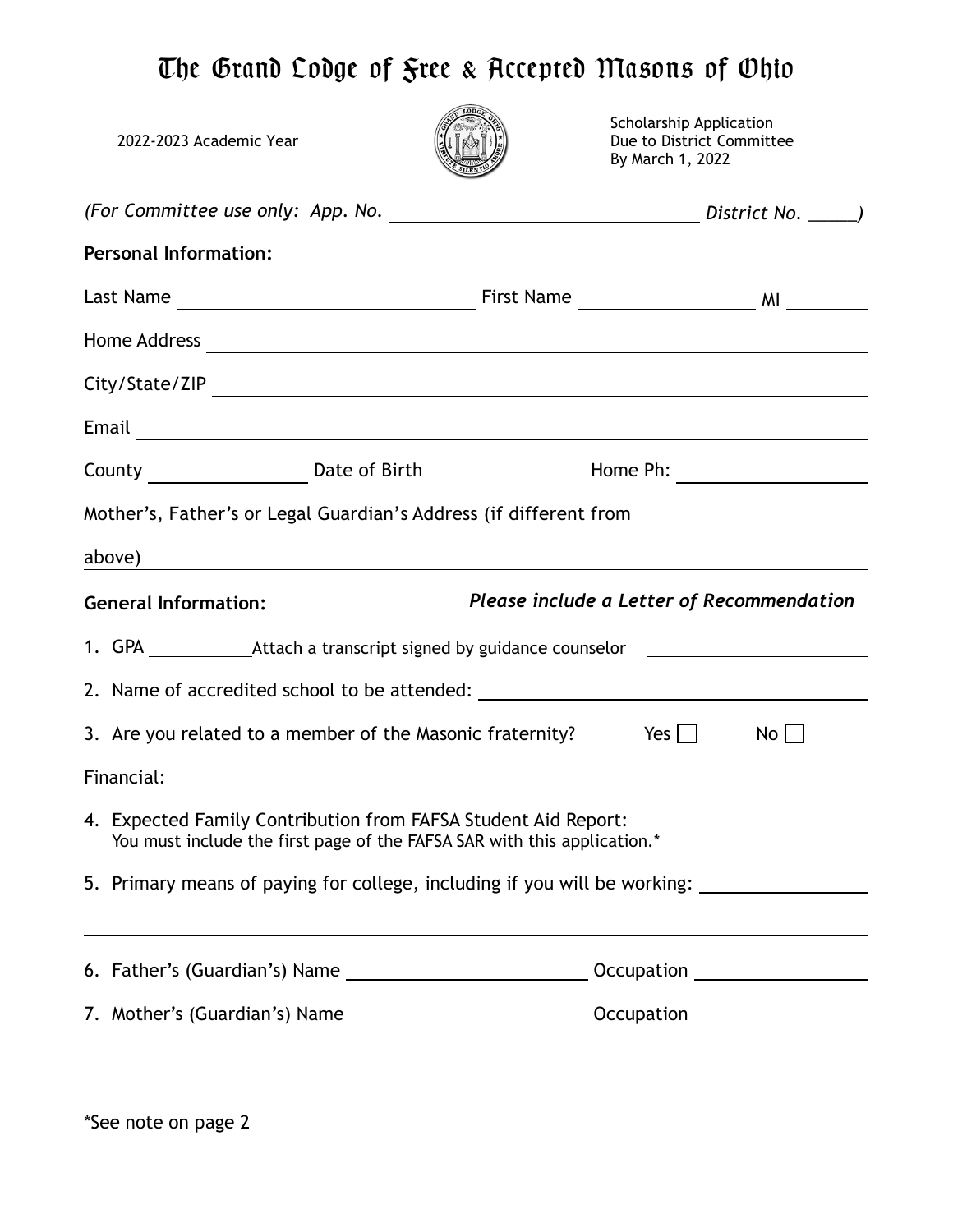## The Grand Lodge of Free & Accepted Masons of Ohio

*If more space is needed to answer any of the following questions, attach extra pages.* 

## **Activities:**

8. To what school-related organizations do you belong?

9. To what non-school-related groups do you belong?

10. What community service or volunteer work have you done?

FAFSA Student Aid Report (SAR)

Before you can submit this application, you must complete the **Free Application for Federal Student Aid (FAFSA)** and receive a Student Aid Report (SAR) for 2022-23. The federal government uses the SAR to report on eligibility for federal aid. The Grand Lodge Charitable Foundation uses the SAR EFC calculation to determine financial need. Please allow time to collected the documentation you will need, complete the applications, and then receive your Student Aid Report.

The first page of the SAR includes a calculation on the upper right corner, Expected Family Contribution or EFC. This will be a number between 0 and 99999. The full SAR report includes additional pages that show the answers you provided while completing the FAFSA. Please review your SAR to confirm its accuracy and correct any errors you find. The Grand Lodge Charitable Foundation does not need to see all pages of your SAR, but it does require that a copy of page 1 be included with the application. Failure to include page 1 of your SAR will lead to disqualification of your application.

FAFSA website: https://studentaid.ed.gov/sa/fafsa Sample SAR Report: https://ifap.ed.gov/fafsa-and-sar-materials/2122SARandSARAcknowledgementMockUps